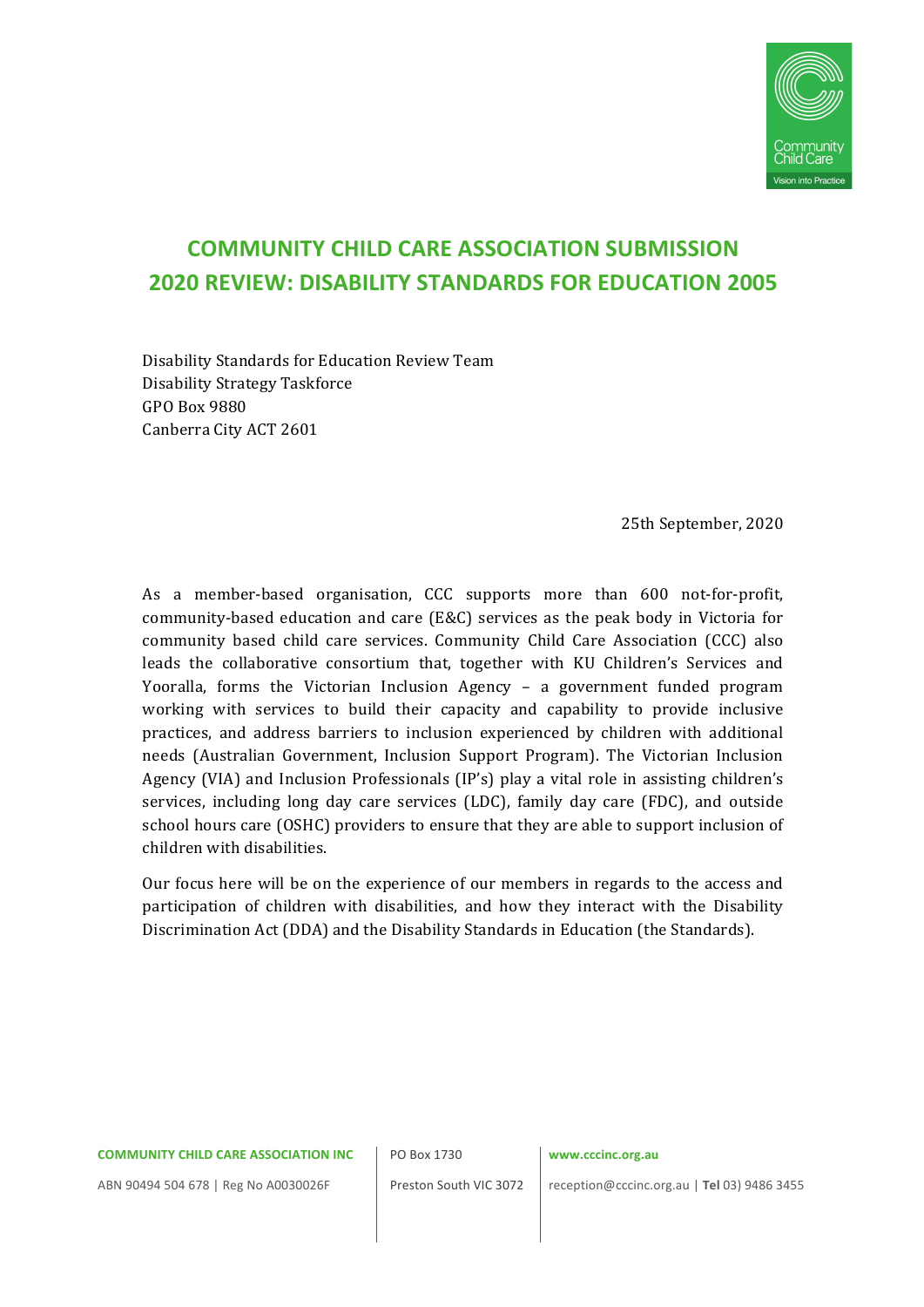

### **Barriers to access:**

### **Issue:** Lack of provider and educator knowledge of responsibilities

All children in Australia have the right to an inclusive education (Cologon, 2013), that allows them to learn and thrive in a supportive environment. The government legislation Disability Standards for Education 2005 makes clear the rights of all students with disability, and the obligations of education providers to accept applications for admission of children with disability without discrimination. In the ECEC sector, many educators and services show remarkable willingness and enthusiasm to provide not just high quality education for children with disabilities, but ensuring they provide a caring, compassionate, and nurturing environment in which they can learn. When inclusion is done well, its benefits are several fold - educators and their services benefit, the child and their families feel welcomed and accepted, and other children in the learning environment can benefit too. To ensure that inclusion is universal within the ECEC sector, more awareness raising of the Disability Discrimination Act and the inclusion standards is needed.

Particularly for OSHC but in other E&C services too, the lack of planning time or paid professional development and training opportunities focused on disability means that educators can feel overwhelmed, or feel trepidation when tasked with making positive steps for participation for children with disability. Creating more accountability for the E&C providers when it comes to supporting their workforce around inclusion and participation, not just placing the onus on the educators themselves, would provide essential support for the workforce. Increasing educator capability and capacity would address some of the barriers to access for children with disability, and would further support educators in creating a positive attitude and outlook towards the inclusion of children with disability.

### *Solution:*

CCC believes that this could be achieved by:

- Including all *E&C* service types (not just kindergarten) in the Disability *Discrimination Act,*
- Including the required standards into the existing National Quality Standards *(NQS)* for children's education and care,
- Initiating an awareness raising campaign of these roles and responsibilities *for the education and care sector,*
- Including workforce development strategies about these responsibilities and *how to meet them in the National Workforce Strategy, such as,*

PO Box 1730

### **www.cccinc.org.au**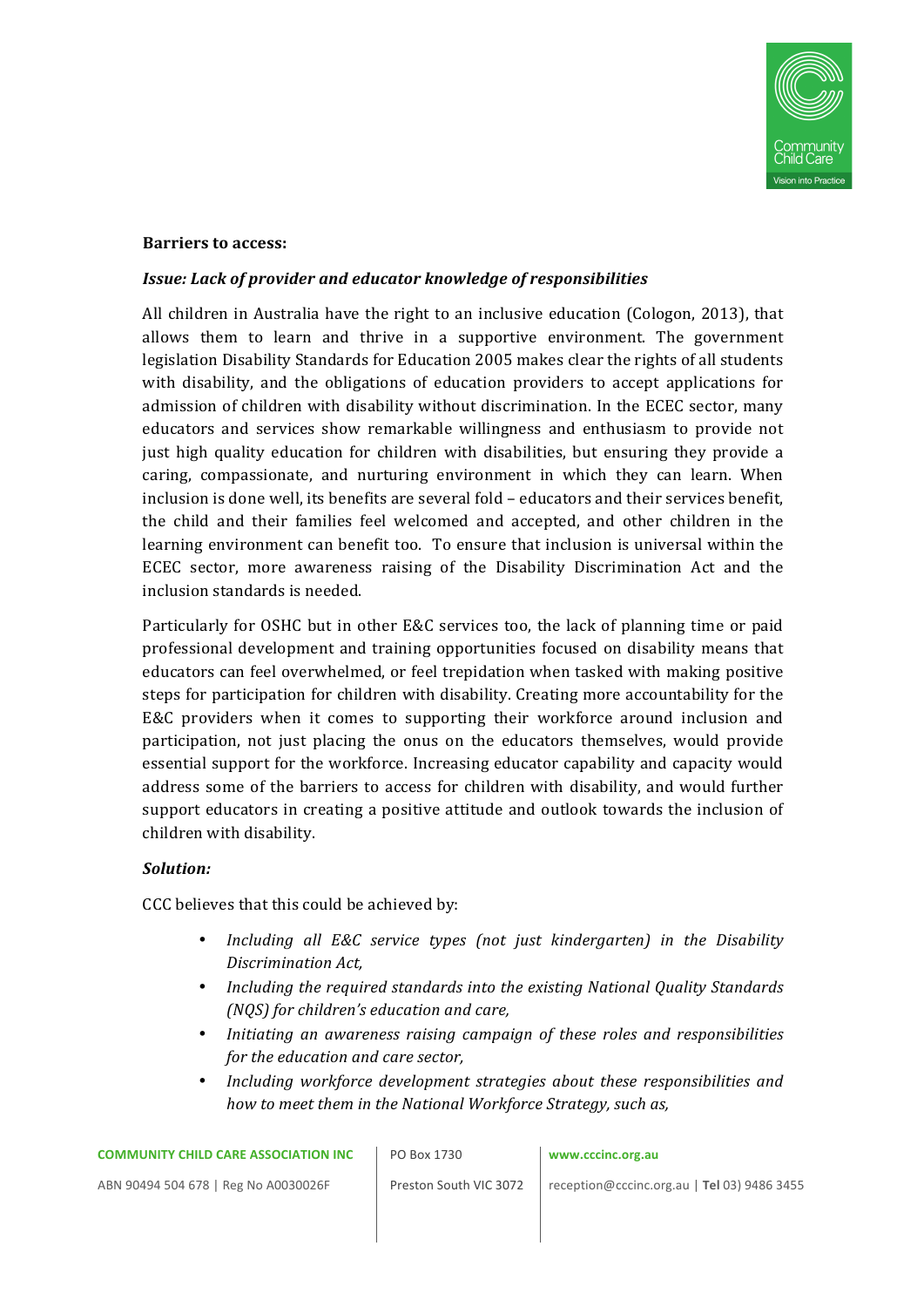

- $\circ$  *Ensuring educators across all service types have adequate planning and paid professional development time to plan for and include children with disabilities,*
- o *Incorporating supporting children with disability learning and care at the training stage as a core aspect of the Cert III, Diploma and degree qualifications, and*
- o *Regular accessible professional development opportunities on*  supporting children with disabilities in the variety of service types.

# **ACCESS CASE STUDY: Alpha Early Learning Centre, Melbourne**

The family of a four year old child with diagnosed Autism Spectrum Disorder approached the Director of the Alpha Early Learning Centre in Melbourne when they were looking to access LDC and kindergarten for their child. They were very worried that revealing the diagnosis would mean they would be denied access to the service, and they cried with relief when they were assured that the service was prepared, and more than happy, to work with the family to provide access to the child. The family and the Director sat down together with read through the child's medical reports and relevant documentation, so they were aware of the full scope of the child's needs. The family were able to observe the child in the education environment, and they liked the layout and the programs being run at the service. The parents of the child wanted him to be accepted, supported, and included in an educational program, and for him to be educated and nurtured alongside other children of his own age. They felt the environment was one their child could thrive in.

The educators were fully supportive, and worked together to do their best to assist in the child's development. Additional staff were employed to support the room during group and meal times, so that the kindergarten teacher could focus on program delivery. The service had a designated IP support worker and they went through the relevant process for approval of the overall environment to ensure it met the child's needs. Additional staff were also on hand to support the child's inclusion on excursions and outings with the other children.

Over the past two years, in the pre kinder and kinder room, the child has made remarkable progress and has been meeting relevant developmental milestones. The educators at the service were emotionally invested in the child's care, and feel very proud to have seen the progress he has made. The child now participates fully in group activities, is able to have meals with the other children, and is expected to transition to a mainstream school next year. By creating a holistic approach to care, incorporating the service's community, the child and his family, and the educators, the child was able to access and fully participate in early childhood education, just as his family had hoped.

#### **COMMUNITY CHILD CARE ASSOCIATION INC**

PO Box 1730

### **www.cccinc.org.au**

ABN 90494 504 678 | Reg No A0030026F

Preston South VIC 3072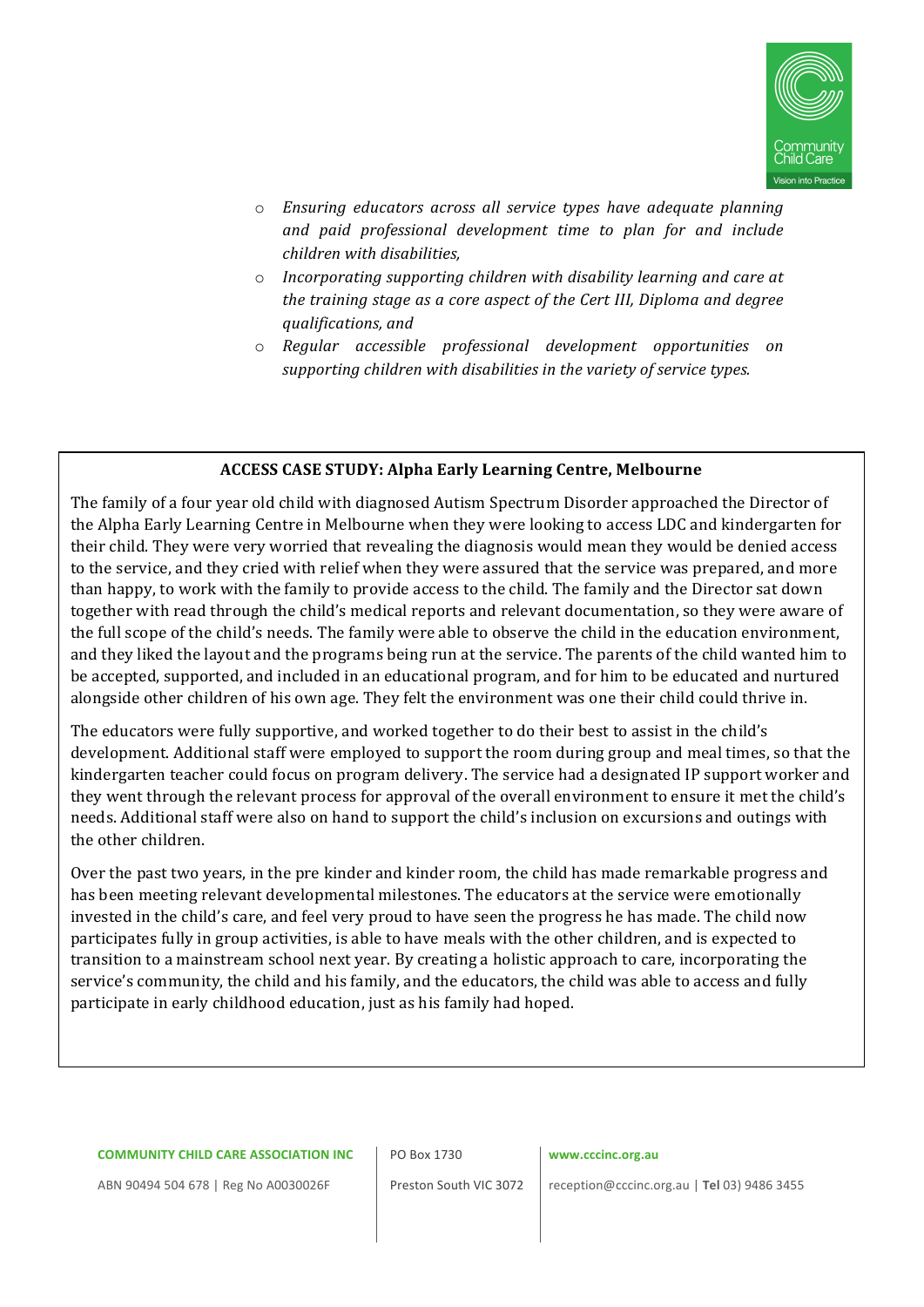

# *Issue: Complexity of current supports available*

Here in Victoria there are a lot of free programs that support education and care services to include children with disabilities, this is part of the challenge for services. At present inclusion support provided across the sector is complex and provided by both state and federal governments.

For state funded services, such as  $3$  and  $4$  year old Kindergarten programs, the Victorian Government provides:

- Preschool Field Officer Program that supports the access and participation of children with additional needs into kindergarten programs by providing advice and support to services.
- Kindergarten Inclusion Support Program that provides funding support to plan and implement a program, including employment of an additional educator, that is responsive to the individual abilities, interests and needs of children with a disability, developmental delay or complex medical needs
- School Readiness Funding provides extra funding support to help children to get the most out of their early learning. This program focuses service's spending on communication (language development), wellbeing (social and emotional) and access and inclusion. Thus providing opportunities to further support the inclusion and experiences of children with disabilities, and
- A number of online training modules to support the inclusion of children with disabilities, including the Early Ables Tool.

For Commonwealth funded programs, such as LDC (that also include funded Kinder programs), FDC and OSHC, the Australian Government provides:

• Inclusion Support Program that provides advice and support from Inclusion Professionals (IPs), funding for additional educators to support the inclusion of a child with disabilities, funding for building capacity of educators to include children with additional needs and access to specialist equipment.

Government funded support to E&C providers is essential to build the capacity to cater for the needs of children with disability and all of these programs provide invaluable supports to the sector. However, because they all have different funding guidelines, are run by different agencies, have different planning, application and reporting requirements it makes for a very complex system for service providers and leaders to navigate. 

Leaders and educators are often, unsurprisingly, confused about the different programs, their parameters and service eligibility. For example, why can't state funded kindergartens access the specialist equipment library? Or why can't FDC access the support of Preschool Field Officers?

### PO Box 1730

#### **www.cccinc.org.au**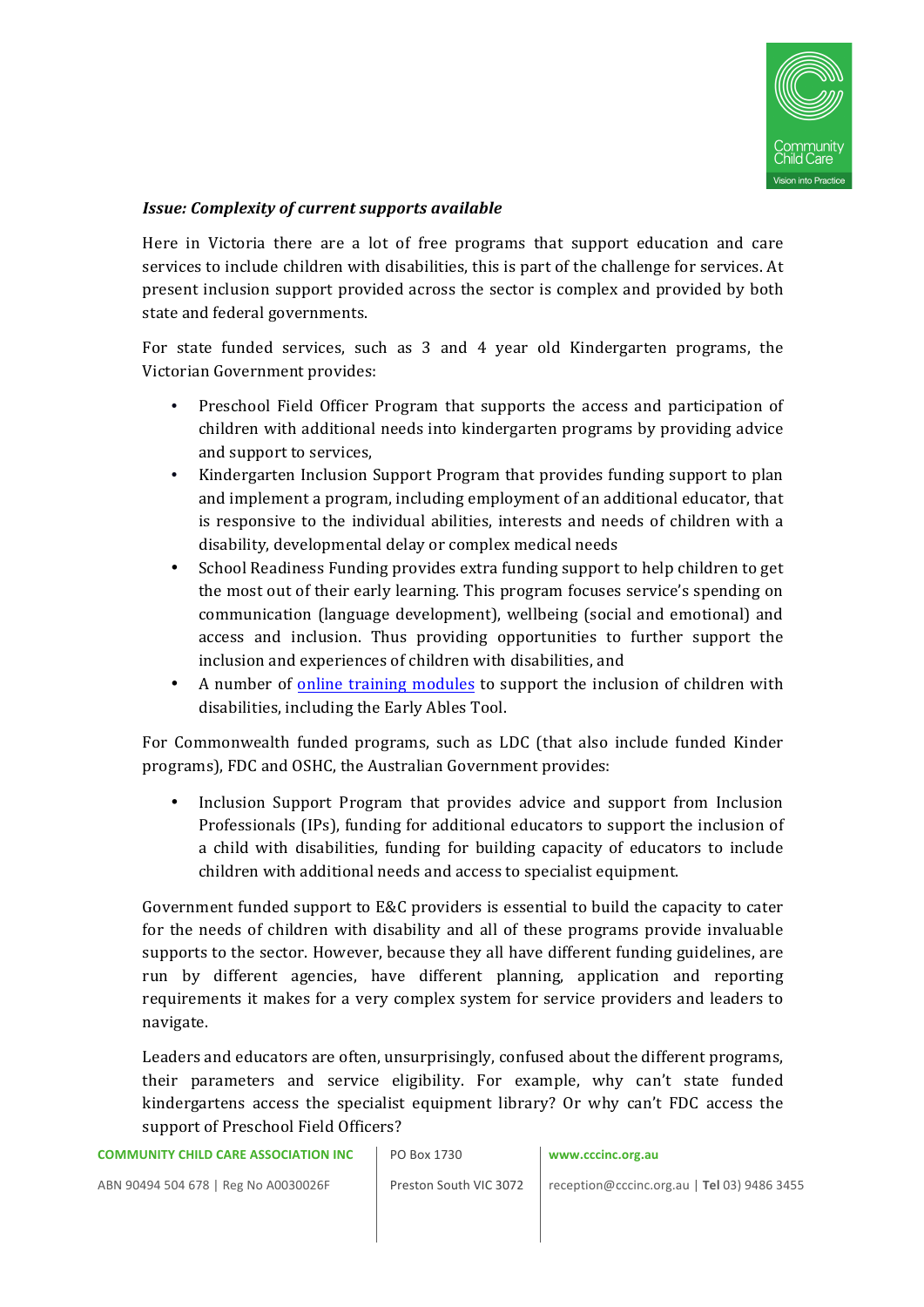

LDC services with kindergarten programs can have up to  $4$  different professionals coming to their service to provide advice (sometimes conflicting) about how to best support the inclusion of children with disabilities and this does not include the Authorised Officers doing monitoring and compliance checks or carrying out rating and assessment activities or early intervention professionals working with a child. This can undermine teacher and educator confidence in the correct inclusion strategies and approaches to enact.

If services want to access support, most of these various programs require a different plan and or application or paper work to be completed and this is on top of their Quality Improvement Plan. This all adds to the administrative burden of services and more confusion. 

As previously stated these government funded support to ECEC providers are essential to build the capacity to cater for the needs of children however, over time there have been diminishing resources available in each program to meet the needs of the sector. For example, the Victorian Inclusion Agency currently supports one full time staff member to work with approximately sixty services. This ratio of services to inclusion professional has grown as the sector has grown and resources have not matched the growth in the sector.

Providing simpler and streamlined opportunities for services to be able to access the support and funding streams available would increase educator confidence, allowing them to be able to ensure participation for children with disabilities. Streamlining the application processes so that it is easily accessible to services would also increase participation.

### **Solution:**

CCC believes that this could be achieved by State and federal funding bodies having integrated support mechanisms across the sector, including:

- Single inclusion program that supports both state and federal funded services,
- Quality Improvement Plan (QIP) used as the planning tool to support all additional funding accessed by services to support children with disabilities,
- Single provider for all inclusion support across Victoria, that could provide slightly differentiated support to different service types and would provide more of a single point of consistent support for services, and
- Integrated planning and responses to inclusion of children with disabilities assessed through the rating and assessment for the NQS.

PO Box 1730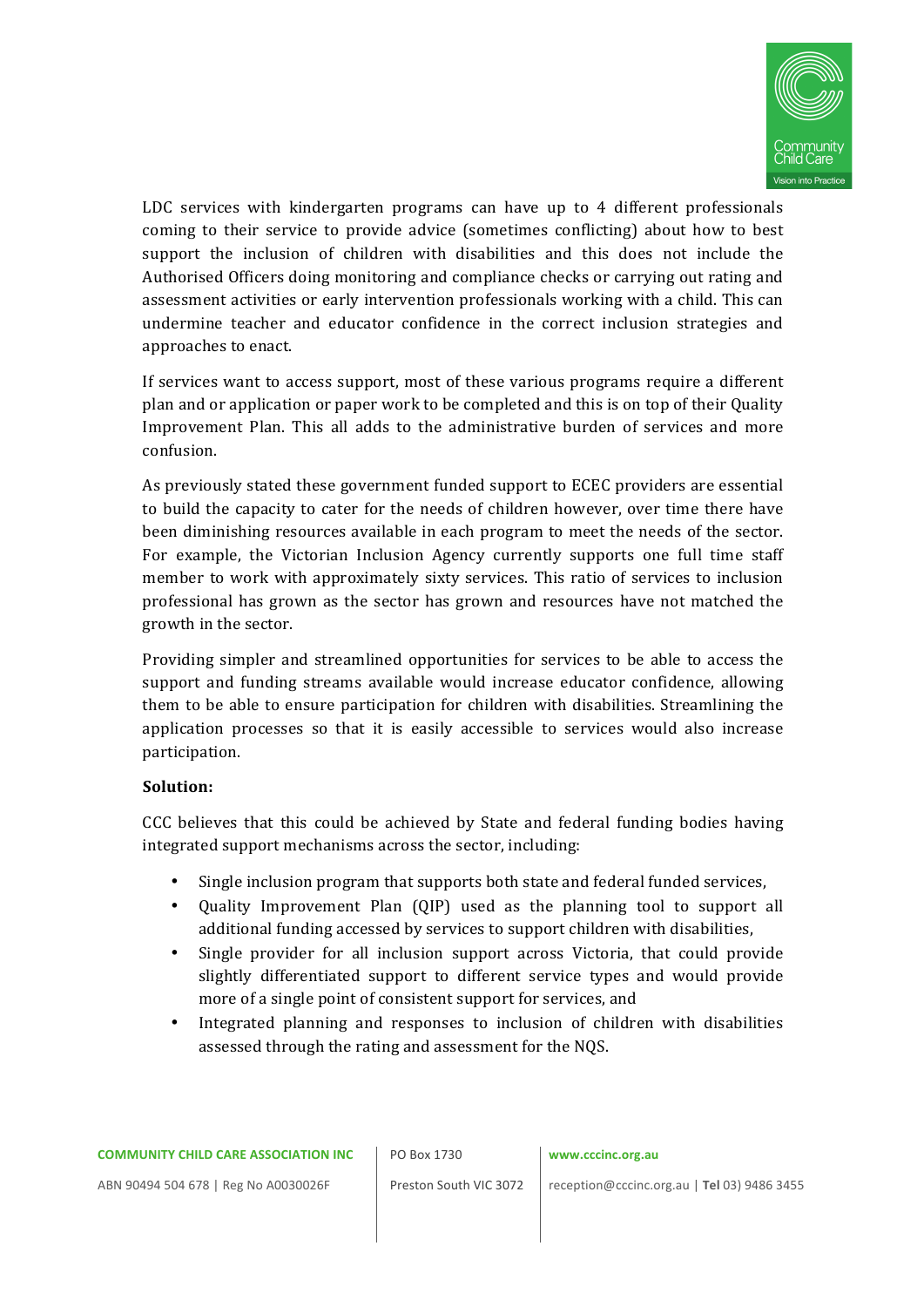

# *Issue: Cost to families*

The global Coronavirus pandemic has highlighted the importance of early childhood and care services in Australia like never before, as families and government relied on the sector to enable parents to continue working. The economic benefits of workforce participation, and the lifelong benefits of early childhood education are well known, but the cost of accessing E&C services may be prohibitive for families whose household income has been impacted by the pandemic. For families with a child with a disability, accessing E&C for their child may come with additional costs that place an unnecessary financial burden on the families. Parents may need to pay for extra appointments, copies of medical documents or reports, or they may be asked to provide equipment or other resources themselves if the service does not have access to these. For families whose financial situation was unstable prior to the pandemic, the cost of utilising  $E&C$ services going forward may be difficult. Ensuring that these families have access to subsidised care for their children will have significant impact on access for children with disabilities.

Financial support through programs listed above do not always cover all the additional costs incurred by services of including a child with a disability. Many, many service providers are willing and happy to bear these costs as they understand the value to all stakeholders of inclusion of children with disabilities. However some service providers, particularly those in low socio-economic areas, may not be able to set their fees, for all families, at a level that allows them to absorb the additional costs of strategies such as employing an additional educator. Therefore limiting access of families with a child with a disability.

There are opportunities for E&C providers to work more closely with the National Disability Insurance Planners, to ensure that families have the financial support they need to continue to access E&C services. For children with a diagnosed disability, this may provide additional support for families.

### **Solution:**

CCC believes that this could be achieved by:

- *NDIA planners working with families are encouraged to explore any additional costs of children accessing and attending education and care settings, so these costs are included in their child's plans, and*
- Inclusion support funding offered to education and care cover the full costs of *strategies such as emploving an additional educator.*

PO Box 1730

#### **www.cccinc.org.au**

ABN 90494 504 678 | Reg No A0030026F

Preston South VIC 3072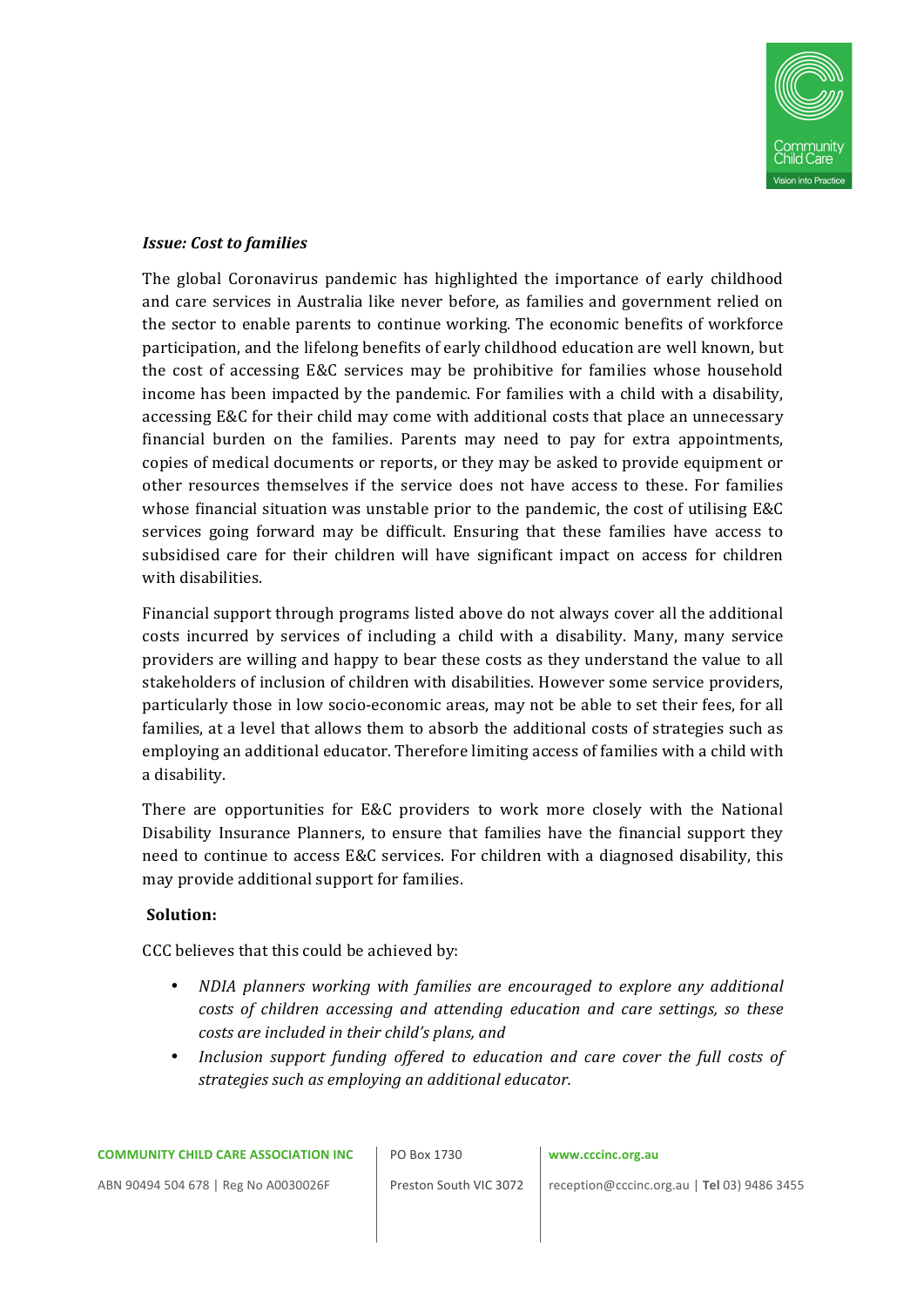

### **Barriers to participation:**

### **Issue: Further clarity required around "reasonable adjustments"**

Services have some understanding of what 'reasonable adjustments' entail, but further clarity is needed for both families and services, so that there is a shared understanding of what could be considered fair-minded modifications to environments and programs.

Services that have reflected on their practice and planned well to include all children are more prepared for inclusive practice and to make reasonable adjustments for individuals. Having inclusion at the forefront of their service's philosophy also means that barriers to participation are more readily addressed and strategies developed throughout their programme to include all children.

Large providers of E&C services have centralised supports and infrastructure that may include a designated inclusion team are often better able to assist with individual service's inclusion planning and also often have a good knowledge of what supports are available for services. Many services do not know the breadth of supports available to them, or how to access them.

Outside School Hours Care services can have particular challenges for accommodating participation. Often they do not have their own unique care spaces, and are confined to shared spaces like a school library or general purpose room. These may not have the particular adjustments needed to ensure all children can participate in their programs. OSHC services can find the process to apply and receive inclusion funding difficult and time consuming, but they rely heavily on this funding to be able to support children with disabilities. A barrier to access and participation is the cost for families, but also the cost to services. OSHC services have known families to have been turned away from school holiday programs due to the cost of providing care to a child with disabilities. The high staff turnover, lack of funding, low levels of educator confidence and skills can also be barriers to participation for children with disabilities. The low awareness of OSHC as an educational space in the wider community also means that OSHC are not as noticed as LDC or kindergarten services and discrimination within this sector is not as widely known.

#### **COMMUNITY CHILD CARE ASSOCIATION INC**

PO Box 1730

### **www.cccinc.org.au**

ABN 90494 504 678 | Reg No A0030026F

Preston South VIC 3072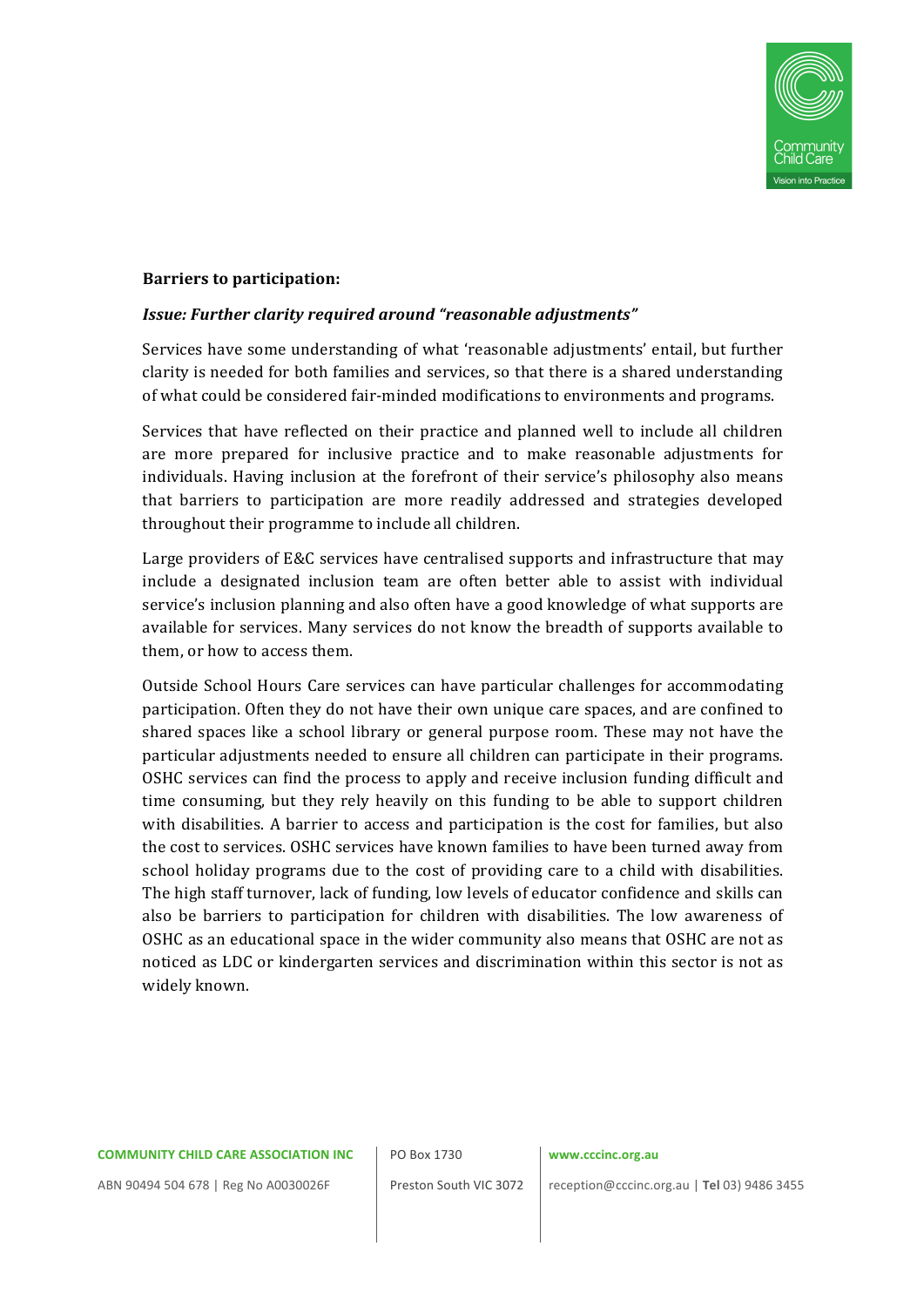

# **Solution:**

CCC believes that this could be achieved by:

- *Providing a clear, concise definition of 'reasonable adjustments' within the National Quality Standards that would provide a shared understanding for the E&C sector, and for families of children with disability, and*
- *Previous recommendations apply regarding what resources are available and can reasonably be expected to be provided, to ensure access and participation for children with disability.*

# *Issue: E&C* environments for Aboriginal and Torres Strait Islander children with *disability*

Aboriginal children aged  $0-14$  years are more than twice as likely as non-Indigenous children to have a disability (DiGiacomo et al,  $2017$ ). The cost of education and care services can be another barrier to accessing education services for many families, but perhaps even more so for children with disability of Aboriginal and Torres Strait Islander background. Parents of children with a disability from an Indigenous Australian background are more likely to experience poor health themselves than members of the general population, and with this can come socio-economic impacts that could make accessing outside of home or family care too difficult from a financial perspective (DiGiacomo et al, 2017).

For these families barriers in addition to the cost can be the lengthy enrolment process, not feeling comfortable with the philosophy of a service, possible language barriers, and seeing no representation of their culture or lacking a feeling of 'cultural safety'. Some services are not seen as 'safe spaces' within some Aboriginal communities, and if the families feel they are not welcome they will avoid seeking access for their children, regardless perhaps of the child's abilities. Trusting a service to provide good care for their child with a disability on top of these existing and equally important barriers, could be an even further deterrent for some families.

There is an increased opportunity for  $E&C$  to work more closely with Aboriginal and Torres Strait Islander children with a disability. Although access and participation for children with a disability has improved over recent years, parents may find it challenging to advocate for their child's rights to access and participation if they are not always aware of what this looks like, or where to go when their needs are not met. This is especially the case for children with disability of Aboriginal and Torres Strait Islander background, or for children from vulnerable families. For these children, services not having a Reconciliation Action Plan is a barrier to participation, regardless of whether the child has additional needs. Creating an integrated, streamlined approach to

PO Box 1730

**www.cccinc.org.au**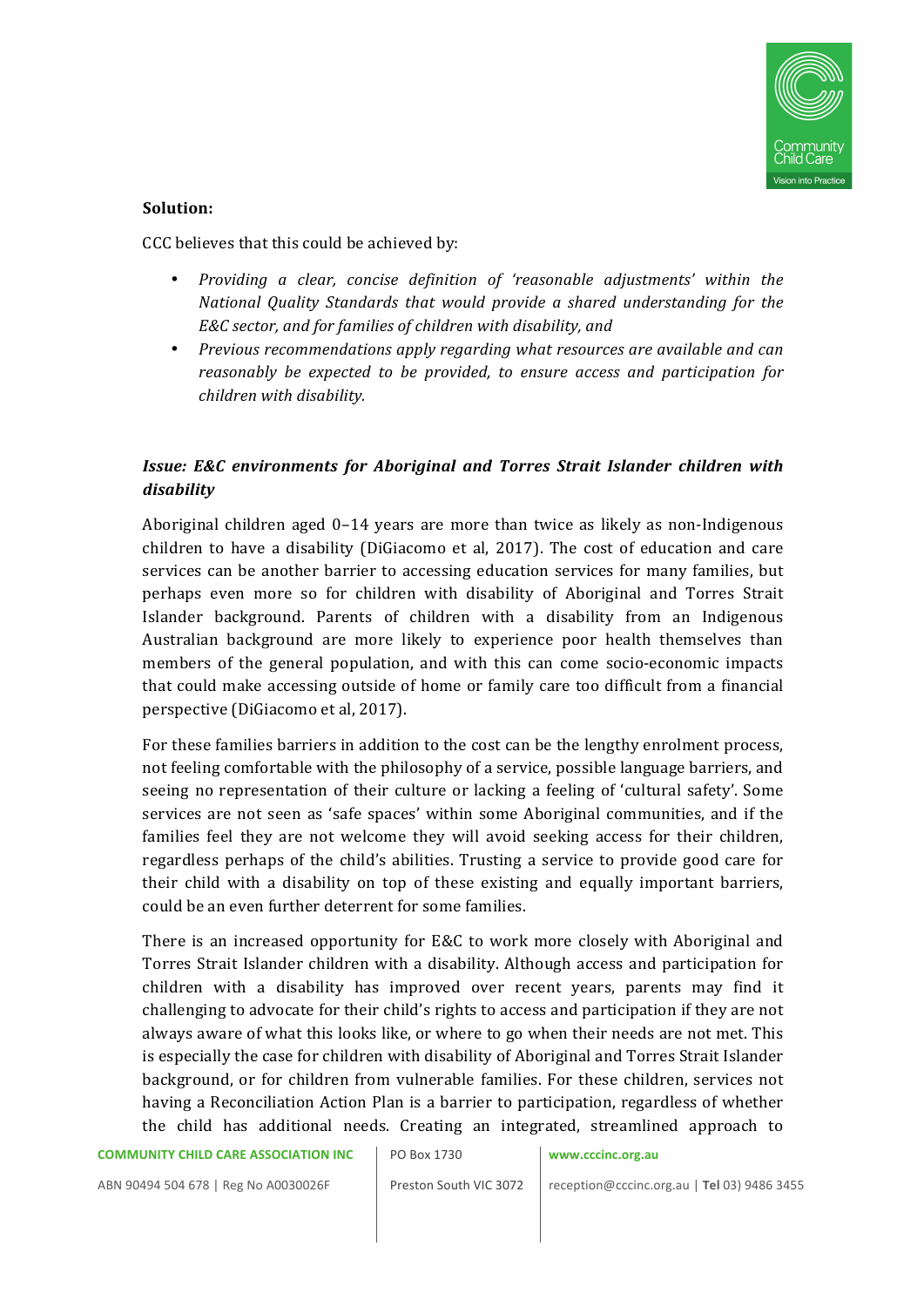

implementing the Disability Standards, in a similar way to the other system requirements must be met by services already may be most effective in supporting inclusion for Indigenous Australian children with disability.

# **Solution:**

CCC believes that this could be achieved by:

- Ensuring the QIP is a strategic document and that inclusion planning such as *Reconciliation Action Plans and Strategic Inclusion Plans are embedded or clearly connected to their QIP, would assist services to see meeting each child's needs, including a child from an Indigenous Australian background that has a disability, is part of their quality service delivery, and*
- *Further support and encouragement for services to systematically reflect on and plan for their inclusive practice – such as specific strategies in the Education and Care National Workforce Strategy and the Early Childhood Education, Closing the Gap Report.*

#### **COMMUNITY CHILD CARE ASSOCIATION INC**

PO Box 1730

### **www.cccinc.org.au**

ABN 90494 504 678 | Reg No A0030026F

Preston South VIC 3072